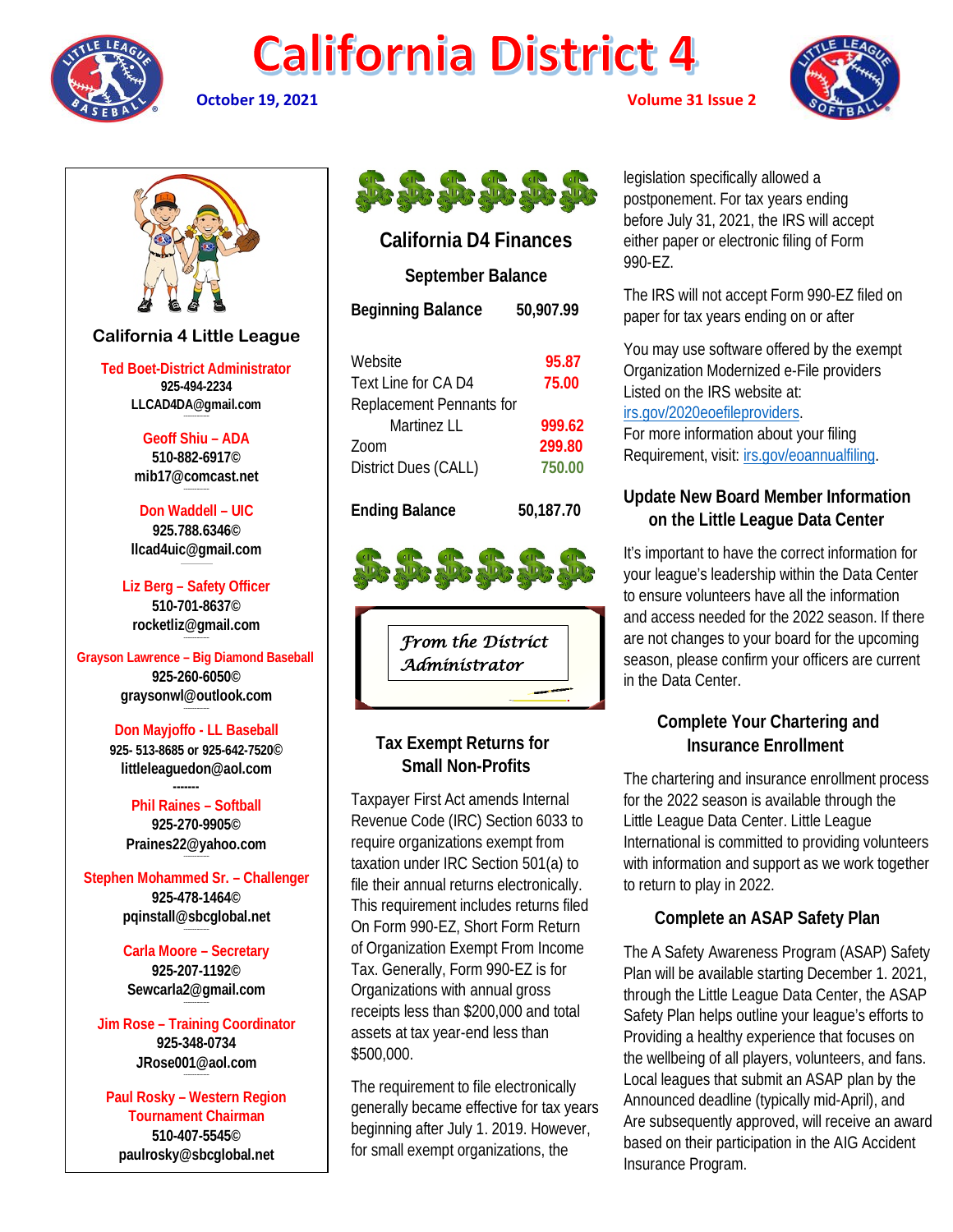

# **California District 4**

**October 19, 2021 Volume 31 Issue 2**



 **Insurance Reminder**

Leagues who purchase insurance through the Chartering process utilize the AIC Insurance Program for Little League. This program is administered By Keystone Risk Managers LLC ("Keystone") and is **NOT** an insurance program run through Little League International directly. To ensure there is no gap in coverage between policy years, those leagues enrolling in this program must have their insurance premium paid in full by:

December 31, 2021.



## **From ADA Big Diamond Baseball, Grayson Lawrence**

At this point, I am looking for the following information to help frame and plan the up-coming season.

- Each league's contact(s) for Teenage Baseball
- Which teenage baseball divisions will your league be offering, along with an estimation on the number of teams in each division.

#### **Key dates for the upcoming Teenage Baseball Season**

- 2/09/22, Thursday: 50/70 and. Juniors Scheduling Meeting. In-person Meeting, location TBD
- 2/24/22, Thursday: Teenage Baseball Rules Clinic: Zoom Meeting

### **Google Calendar for Teenage Baseball**

Google calendar has been created with all Current D4 Teenage Baseball dates, located at: [tinyurl.com/d4teenagebb](https://na01.safelinks.protection.outlook.com/?url=https%3A%2F%2Ftinyurl.com%2Fd4teenagebb&data=04%7C01%7C%7C49a1fd41f41f4d4daac308d9923d8d2f%7C84df9e7fe9f640afb435aaaaaaaaaaaa%7C1%7C0%7C637701615322899461%7CUnknown%7CTWFpbGZsb3d8eyJWIjoiMC4wLjAwMDAiLCJQIjoiV2luMzIiLCJBTiI6Ik1haWwiLCJXVCI6Mn0%3D%7C1000&sdata=g146HgV%2Fiu4gW4BTrRtmx4WGfS8U6NY%2B5BqK43VmXcY%3D&reserved=0)



 **From Geoff Shiu, ADA**

It's great to know we have so many Leagues playing Fall Ball (Training & Development).

Another reminder that your 2021 League Insurance is in effect for all of 2021, which Means Fall Ball will also be covered, but not until his/her personal information is entered into the Data Center at Headquarters.

Not only is Fall Ball an awesome way to offer hands-on training for players, but it is an excellent way to keep the membership informed on league plans for the 2022 Season.

October is traditionally the month CA 4 invites vendors to help local leagues with fundraising programs to support their operations. Unfortunately, current County COVID Restrictions does not allow for such a gathering. Please reach out to Ted Boet if you need to contact any of our Previous year's vendors.

October 1st is normally the first day to register for Little League Workshops and Umpire Training. Headquarters is Currently working with all Regions to Re-establish their training programs. Training will be offered for 2022, but Programs must be finalized to make sure all County and State restrictions are met.



**From Jim Rose – Training Coordinator**

It's not too early to start thinking about Rules Training for umpires and coaches for the 2022 Little League season. How rules will be presented, whether in person, on Zoom, or a combination of both, is yet to be determined, but we will be presenting our regular season Basic Rules Clinics. Also, due to demand, we will also be Including, at some point, more advanced rules Instruction for umpires. Please feel free to contact me if you want to discuss rules training for your particular league.



# **From ADA Little League Baseball, Don Mayjoffo**

## **Interleague Plans**

I would like all presidents to submit to me their plans for who they would like to interleague with, or play in house.

I met on the phone with East County LL, I know their plans.

I've met with the Mayor of Antioch, still working on it.



ASAP submission will be available in the Data Center in early December. **ASAP's must be submitted and approved PRIOR to holding tryouts/evaluations.**